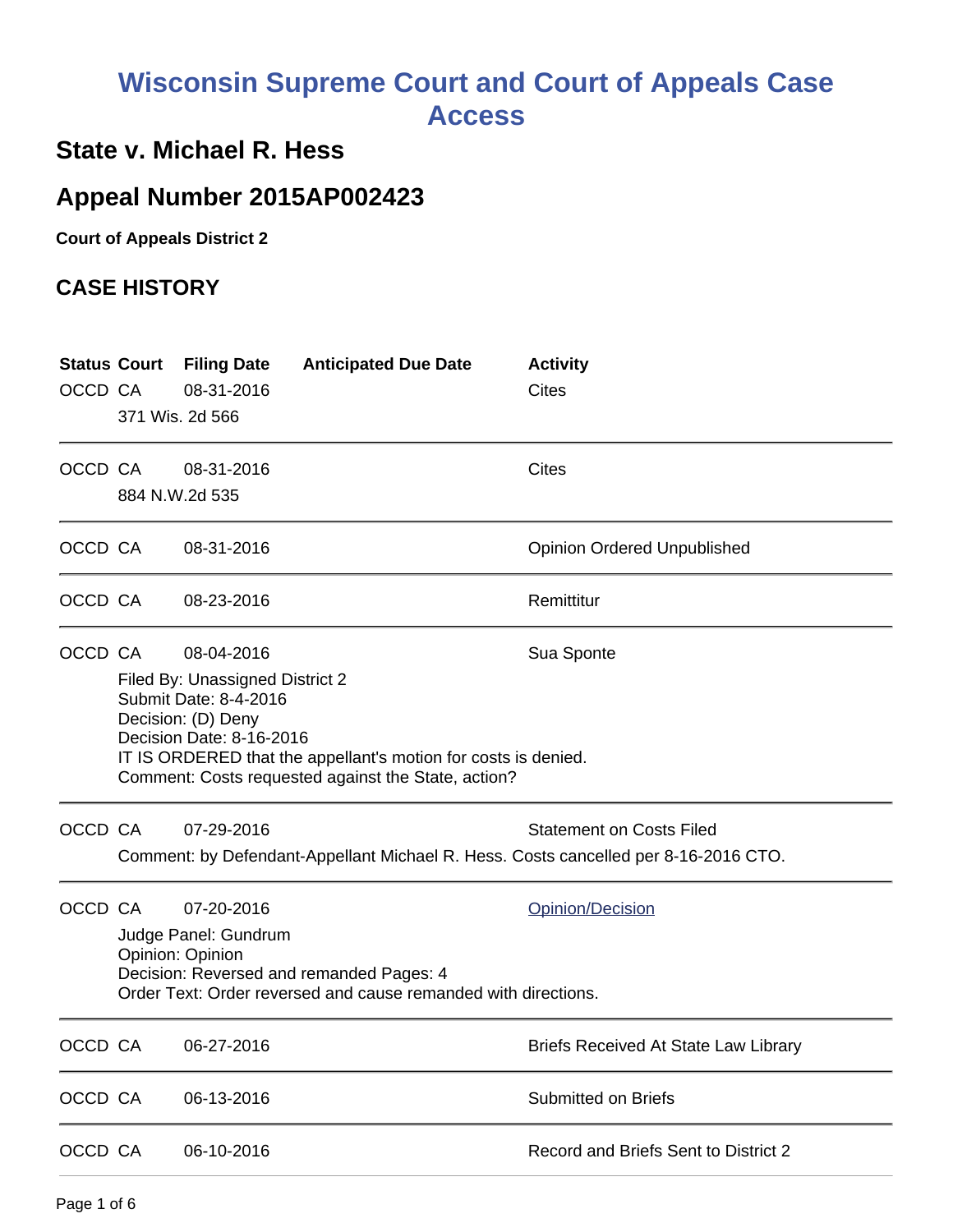| OCCD CA | <b>Comment: BRY</b> | 06-06-2016                                                                                                                                                                                                                                                                                                                                          | Certificate of Filing by Mail                                                                                                                                                                                                                                  |
|---------|---------------------|-----------------------------------------------------------------------------------------------------------------------------------------------------------------------------------------------------------------------------------------------------------------------------------------------------------------------------------------------------|----------------------------------------------------------------------------------------------------------------------------------------------------------------------------------------------------------------------------------------------------------------|
| OCCD CA |                     | 06-06-2016<br>Filed By: Michael Hess<br>Submit Date: 6-6-2016<br>Decision: (D) Deny<br>Decision Date: 6-8-2016<br>ORD that the motion to expedite the appeal is denied.                                                                                                                                                                             | Motion to Expedite                                                                                                                                                                                                                                             |
| OCCD CA | $809.82(2)(a)$ .    | 05-31-2016<br>Filed By: Michael Hess<br>Submit Date: 5-31-2016<br>Decision: (G) Grant<br>Decision Date: 6-2-2016<br>ORD that the time for the appellant to file his reply brief is extended to 6/21/16. See Wis. Stat. Rule<br>See BRY event due on 6-21-2016                                                                                       | <b>Motion to Extend Time</b>                                                                                                                                                                                                                                   |
| OCCD CA |                     | 05-31-2016<br>Comment: from appellant advising he has received BRS and will file BRY                                                                                                                                                                                                                                                                | Letter/Correspondence                                                                                                                                                                                                                                          |
| OCCD CA |                     | 05-31-2016<br>Filed By: Michael Hess<br>Comment: Reply Brief Appx to Reply Brief                                                                                                                                                                                                                                                                    | <b>Reply Brief</b><br><b>Reply Brief</b>                                                                                                                                                                                                                       |
| OCCD CA |                     | 05-24-2016<br>"Charles H. Constantine."                                                                                                                                                                                                                                                                                                             | <b>Rejected Electronic Document</b><br>Comment: Appendix to Brief of Respondent; The efile is rejected because the responsible court official<br>named on the title page is incorrect. Please efile a corrected appendix, in its entirety, that refers to Hon. |
| OCCD CA |                     | 05-24-2016<br><b>Rejected Electronic Document</b><br>Comment: Brief of Respondent; The efile is rejected because the responsible court official named on<br>the cover is incorrect. Please efile a corrected brief, in its entirety, that refers to Hon. "Charles H.<br>Constantine." The paper briefs have been corrected by Clerk's Office staff. |                                                                                                                                                                                                                                                                |
| OCCD CA | <b>Comment: BRS</b> | 05-24-2016                                                                                                                                                                                                                                                                                                                                          | Certificate of Filing by Mail                                                                                                                                                                                                                                  |
| OCCD CA |                     | 05-20-2016<br>Filed By: Lillian Lewis<br>Comment: Please note that the Trial Court Judge appealed from has been corrected on all briefs.                                                                                                                                                                                                            | Brief of Respondent(s)<br><b>Brief of Respondent</b>                                                                                                                                                                                                           |

Please include this information on all future briefs pursuant to Rule 809.19 (9). Please note that no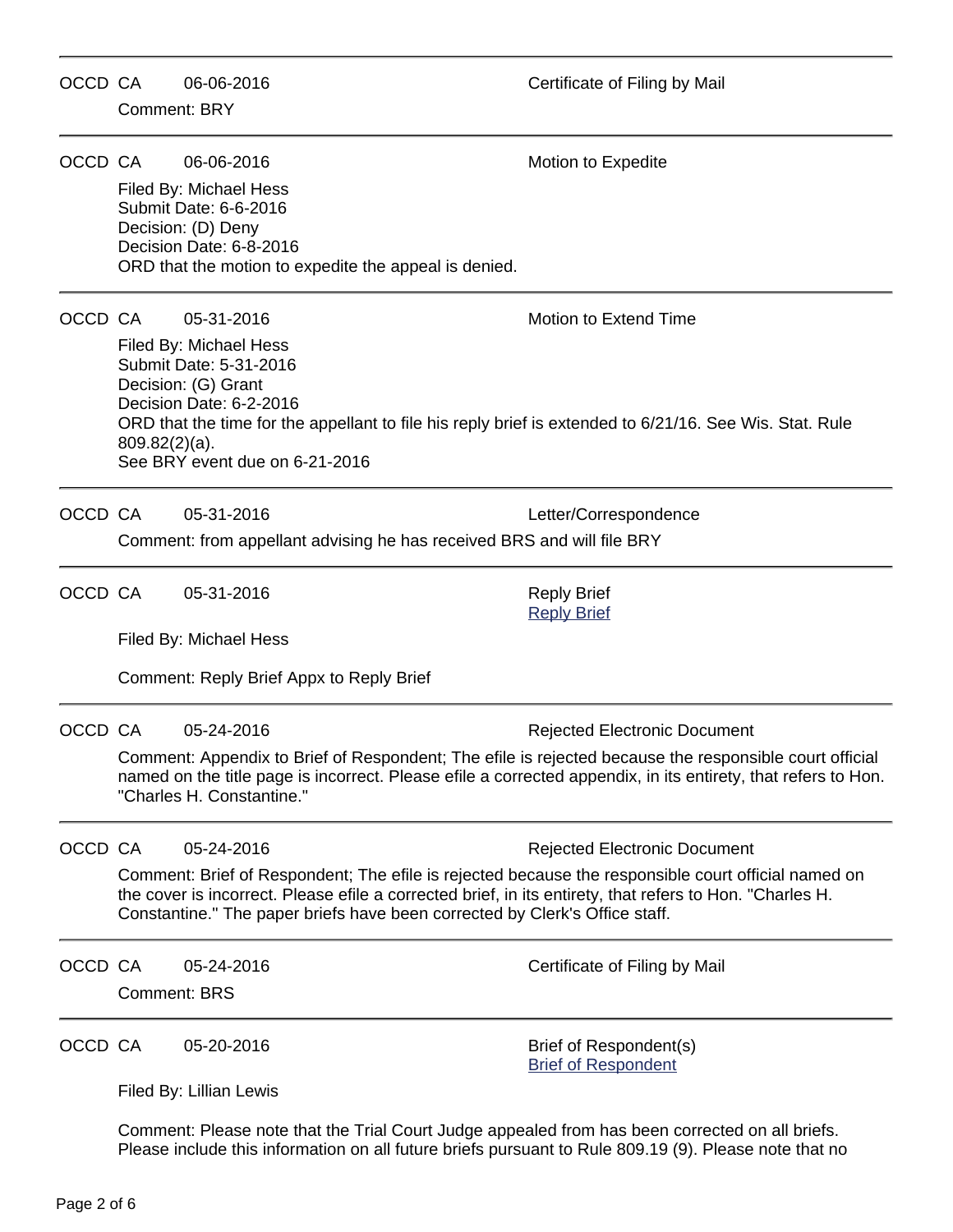colored dividers are allowed anywhere in the brief or appendix unless the brief is designated as a combined brief. Please note that a back cover has been added to this brief. Note that covers include a front and back cover, pursuant to Rule 809.19(9).

|         | OCCD CA<br>$809.82(2)(a)$ . | 04-25-2016<br>Filed By: Lillian Lewis<br>Submit Date: 4-26-2016<br>Decision: (G) Grant<br>Decision Date: 4-27-2016<br>See BRS event due on 5-31-2016                                             |                                                                      | <b>Motion to Extend Time</b><br>ORD that the time for the respondent to file its brief is extended to 5/31/16. See Wis. Stat. Rule                                                                                                                                                                                                                                                                                                                                                                                                                              |
|---------|-----------------------------|--------------------------------------------------------------------------------------------------------------------------------------------------------------------------------------------------|----------------------------------------------------------------------|-----------------------------------------------------------------------------------------------------------------------------------------------------------------------------------------------------------------------------------------------------------------------------------------------------------------------------------------------------------------------------------------------------------------------------------------------------------------------------------------------------------------------------------------------------------------|
| OCCD CA |                             | 04-25-2016                                                                                                                                                                                       |                                                                      | Letter/Correspondence<br>Comment: from appellant, stating he has not received a BRS, no BRS has been filed as of 4-25-2016.                                                                                                                                                                                                                                                                                                                                                                                                                                     |
| OCCD CA |                             | 04-21-2016                                                                                                                                                                                       | Comment: New due date of connected BRS: 4-28-2016                    | Delinquent                                                                                                                                                                                                                                                                                                                                                                                                                                                                                                                                                      |
|         | OCCD CA                     | 03-16-2016<br>Filed By: Michael Hess<br>Submit Date: 3-16-2016<br>Decision: (O) Other<br>Decision Date: 3-25-2016<br>panel; and other issues                                                     | District Attorney, the respondent's brief is due on 4-15-2016.       | Motion for Miscellaneous Relief<br>ORD that having received the appellant's notice of service of the appellant's brief and appendix on the<br>FRO that the appellant's construed motion to reconsider this courts 3-10-2016 order is denied.<br>FRO that the appellant's request for an immediate ruling on his motion for three-judge panel is denied;<br>the motion for a three-judge panel shall be held in abeyance pending completion of briefing.<br>Comment: Motion to rule on "who represents the respondent"; and on the appellant's motion or 3 judge |
|         | OCCD CA                     | 03-16-2016<br>Comment: BAP mailed to DA 3/12/16                                                                                                                                                  |                                                                      | <b>Certificate of Service</b>                                                                                                                                                                                                                                                                                                                                                                                                                                                                                                                                   |
| OCCD CA |                             | 03-07-2016<br>Filed By: Michael Hess<br>Submit Date: 3-7-2016<br>Decision: (D) Deny<br>Decision Date: 3-10-2016<br>upon the District Attorney.<br>respondent's failure to file a response brief. | received the notice that Hess has served the brief upon that office. | Motion for Miscellaneous Relief<br>ORD that the motion to decide the appeal solely upon the appellant's brief is denied.<br>FRO that no later than 3/25/16, Michael Hess shall file and serve proof of service of the appellant's breif<br>FRO that the District Attorney will have 30 days to file a respondent's brief from the date this court<br>Comment: Motion for procedural order 809.14(2), for decision on the appellant's brief only based on the                                                                                                    |
|         |                             |                                                                                                                                                                                                  |                                                                      |                                                                                                                                                                                                                                                                                                                                                                                                                                                                                                                                                                 |

OCCD CA 02-22-2016 Motion for Miscellaneous Relief

Filed By: Michael Hess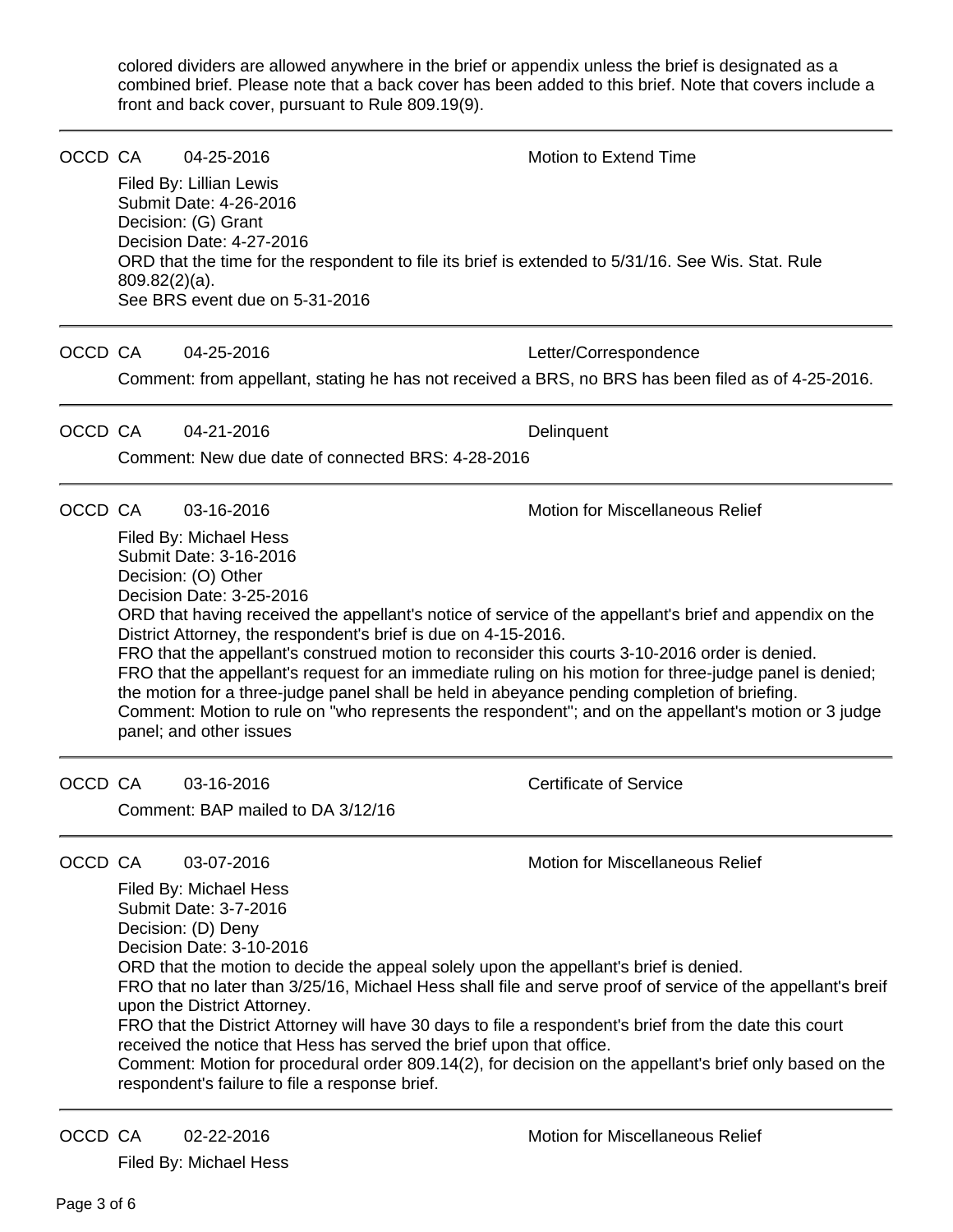|                                                                                                          | Submit Date: 3-7-2016<br>Decision: (D) Deny<br>Decision Date: 3-10-2016<br>ORD that the motion to decide the appeal solely upon the appellant's brief is denied.<br>FRO that no later than 3/25/16, Michael Hess shall file and serve proof of service of the appellant's breif<br>upon the District Attorney.<br>FRO that the District Attorney will have 30 days to file a respondent's brief from the date this court<br>received the notice that Hess has served the brief upon that office.<br>Comment: request appeal be advanced without response brief |                                                                                                                                    |  |  |  |
|----------------------------------------------------------------------------------------------------------|----------------------------------------------------------------------------------------------------------------------------------------------------------------------------------------------------------------------------------------------------------------------------------------------------------------------------------------------------------------------------------------------------------------------------------------------------------------------------------------------------------------------------------------------------------------|------------------------------------------------------------------------------------------------------------------------------------|--|--|--|
|                                                                                                          | 01-19-2016                                                                                                                                                                                                                                                                                                                                                                                                                                                                                                                                                     | Certificate of Filing by Mail                                                                                                      |  |  |  |
|                                                                                                          |                                                                                                                                                                                                                                                                                                                                                                                                                                                                                                                                                                |                                                                                                                                    |  |  |  |
|                                                                                                          | 01-13-2016                                                                                                                                                                                                                                                                                                                                                                                                                                                                                                                                                     | Brief & Appx of Appellant(s)<br><b>Brief of Appellant(s)</b>                                                                       |  |  |  |
|                                                                                                          |                                                                                                                                                                                                                                                                                                                                                                                                                                                                                                                                                                |                                                                                                                                    |  |  |  |
|                                                                                                          | Comment: separate appendix Brief of Appellant(s) Appx to Brief of Appellant(s)                                                                                                                                                                                                                                                                                                                                                                                                                                                                                 |                                                                                                                                    |  |  |  |
|                                                                                                          | 01-07-2016                                                                                                                                                                                                                                                                                                                                                                                                                                                                                                                                                     | Order Withdrawn/Vacated                                                                                                            |  |  |  |
|                                                                                                          | Comment: Pursuant to 1/7/16 order; appeal reinstated.                                                                                                                                                                                                                                                                                                                                                                                                                                                                                                          |                                                                                                                                    |  |  |  |
|                                                                                                          | 01-05-2016                                                                                                                                                                                                                                                                                                                                                                                                                                                                                                                                                     | Sua Sponte                                                                                                                         |  |  |  |
|                                                                                                          | Filed By: Unassigned District 2<br>Submit Date: 1-5-2016<br>Decision: (O) Other<br>Decision Date: 1-7-2016<br>ORD that the December 8, 2015 opinion and order is vacated, and this appeal is reinstated.<br>FRO that Hess shall file his appellant's brief no later than February 16, 2016.                                                                                                                                                                                                                                                                    |                                                                                                                                    |  |  |  |
|                                                                                                          | 01-05-2016                                                                                                                                                                                                                                                                                                                                                                                                                                                                                                                                                     | <b>Supplement to Record</b>                                                                                                        |  |  |  |
|                                                                                                          | 12-23-2015                                                                                                                                                                                                                                                                                                                                                                                                                                                                                                                                                     | Letter/Correspondence                                                                                                              |  |  |  |
| Comment: from appellant advising he will be transferred on 12/21/15, will not know address until he gets |                                                                                                                                                                                                                                                                                                                                                                                                                                                                                                                                                                |                                                                                                                                    |  |  |  |
|                                                                                                          | 12-23-2015                                                                                                                                                                                                                                                                                                                                                                                                                                                                                                                                                     | Letter/Correspondence                                                                                                              |  |  |  |
|                                                                                                          | Comment: copy; from appellant to TC Judge, enclosing order for signature and filing                                                                                                                                                                                                                                                                                                                                                                                                                                                                            |                                                                                                                                    |  |  |  |
|                                                                                                          | 12-17-2015                                                                                                                                                                                                                                                                                                                                                                                                                                                                                                                                                     | <b>Other Papers</b>                                                                                                                |  |  |  |
|                                                                                                          |                                                                                                                                                                                                                                                                                                                                                                                                                                                                                                                                                                | Comment: Itr. from Hess, requesting TC send him copy of 10/2/15 order, remove case from his record                                 |  |  |  |
|                                                                                                          | 12-14-2015<br>Submit Date: 12-14-2015                                                                                                                                                                                                                                                                                                                                                                                                                                                                                                                          | <b>Motion for Miscellaneous Relief</b>                                                                                             |  |  |  |
|                                                                                                          | OCCD CA<br>OCCD CA<br>OCCD CA<br>OCCD CA<br>OCCD CA<br>OCCD CA<br>there<br>OCCD CA<br>OCCD CA<br>OCCD CA                                                                                                                                                                                                                                                                                                                                                                                                                                                       | Comment: BAP<br>Filed By: Michael Hess<br>Comment: SUP filed; reinstate appeal?<br>Comment: 15-2 to 17-1<br>Filed By: Michael Hess |  |  |  |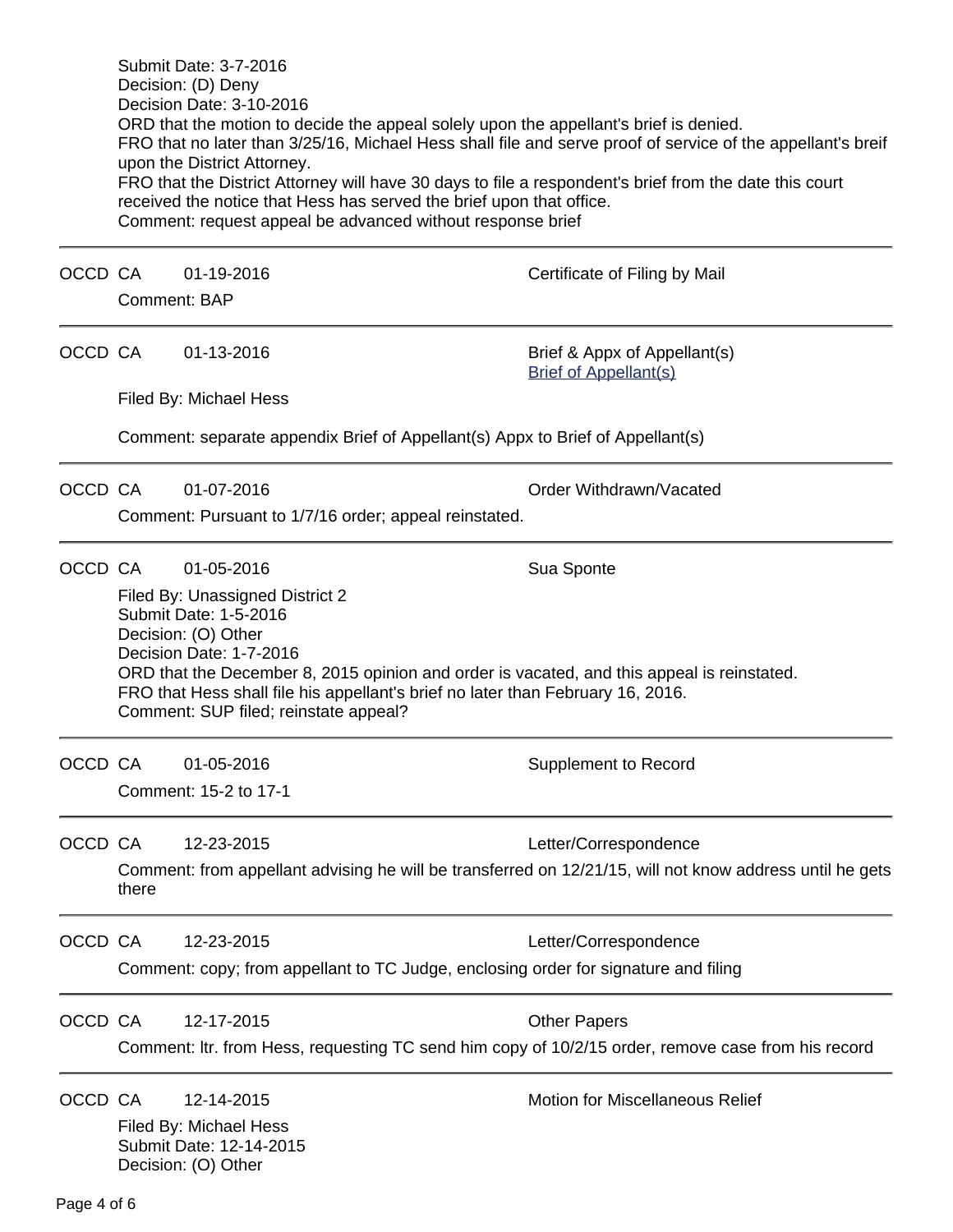|         |                                 | Decision Date: 12-16-2015<br>ORD that the remittitur is stayed for 30 days from the date of this order.<br>it to the clerk of this court within 5 days as part of a supplemental return to the record.<br>Comment: reinstate appeal/return filing fee | FRO that upon the entry of a signed order denying Hess relief, the clerk of the circuit court shall transmit                                                                                                       |  |  |  |  |
|---------|---------------------------------|-------------------------------------------------------------------------------------------------------------------------------------------------------------------------------------------------------------------------------------------------------|--------------------------------------------------------------------------------------------------------------------------------------------------------------------------------------------------------------------|--|--|--|--|
| OCCD CA |                                 | 12-09-2015                                                                                                                                                                                                                                            | Letter/Correspondence                                                                                                                                                                                              |  |  |  |  |
|         |                                 | Comment: from appellant requesting copy of record item 1; sent 12/10/15                                                                                                                                                                               |                                                                                                                                                                                                                    |  |  |  |  |
| OCCD CA |                                 | 12-08-2015                                                                                                                                                                                                                                            | Opinion/Decision                                                                                                                                                                                                   |  |  |  |  |
|         |                                 | Judge Panel: Reilly<br>Opinion: Memo Opinion<br>Decision: Dismissed for Lack of Jurisdiction Pages: 1<br>Order Text: The appeal is dimissed.                                                                                                          |                                                                                                                                                                                                                    |  |  |  |  |
| OCCD CA |                                 | 12-07-2015                                                                                                                                                                                                                                            | <b>Other Papers</b>                                                                                                                                                                                                |  |  |  |  |
|         |                                 | Comment: Itr from applnt. enclosing another copy of SRT; asks for update on his motion to waive copy<br>requirement, Itr. crossed in mail w/ 12/1/15 CTO                                                                                              |                                                                                                                                                                                                                    |  |  |  |  |
| OCCD CA |                                 | 12-03-2015                                                                                                                                                                                                                                            | Record                                                                                                                                                                                                             |  |  |  |  |
|         |                                 | Comment: 1-2 to 14-1                                                                                                                                                                                                                                  |                                                                                                                                                                                                                    |  |  |  |  |
| OCCD CA |                                 | 11-30-2015                                                                                                                                                                                                                                            | Notif. Sent-Filing of NAP & Ct. Record                                                                                                                                                                             |  |  |  |  |
| OCCD CA |                                 | 11-30-2015                                                                                                                                                                                                                                            | Motion to Waive Filing Requirements                                                                                                                                                                                |  |  |  |  |
|         | respondent.                     | Filed By: Michael Hess<br>Submit Date: 11-30-2015<br>Decision: (G) Grant<br>Decision Date: 12-1-2015<br>Comment: number of copies of briefs                                                                                                           | ORD that the cpoies of the brief and appendix required under Wis. Stat. Rule 809.53(1), are reduced;<br>the appellant is required to file only three copies of his brief and appendix and to serve one copy on the |  |  |  |  |
| OCCD CA |                                 | 11-30-2015                                                                                                                                                                                                                                            | Fee Paid                                                                                                                                                                                                           |  |  |  |  |
|         | Comment: Receipt No: 15R 002936 |                                                                                                                                                                                                                                                       |                                                                                                                                                                                                                    |  |  |  |  |
| OCCD CA |                                 | 11-30-2015                                                                                                                                                                                                                                            | Notice of Appeal & Court Record                                                                                                                                                                                    |  |  |  |  |
| OCCD CA |                                 | 11-25-2015<br>Comment: Hess mailing notice of appeal; statement on transcript                                                                                                                                                                         | Certificate of Filing by Mail                                                                                                                                                                                      |  |  |  |  |
| OCCD CA |                                 | 11-25-2015                                                                                                                                                                                                                                            | Notice of Appeal filed in Cir. Ct.                                                                                                                                                                                 |  |  |  |  |
| OCCD CA |                                 | 11-19-2015                                                                                                                                                                                                                                            | <b>RAP and Guide Sent</b>                                                                                                                                                                                          |  |  |  |  |